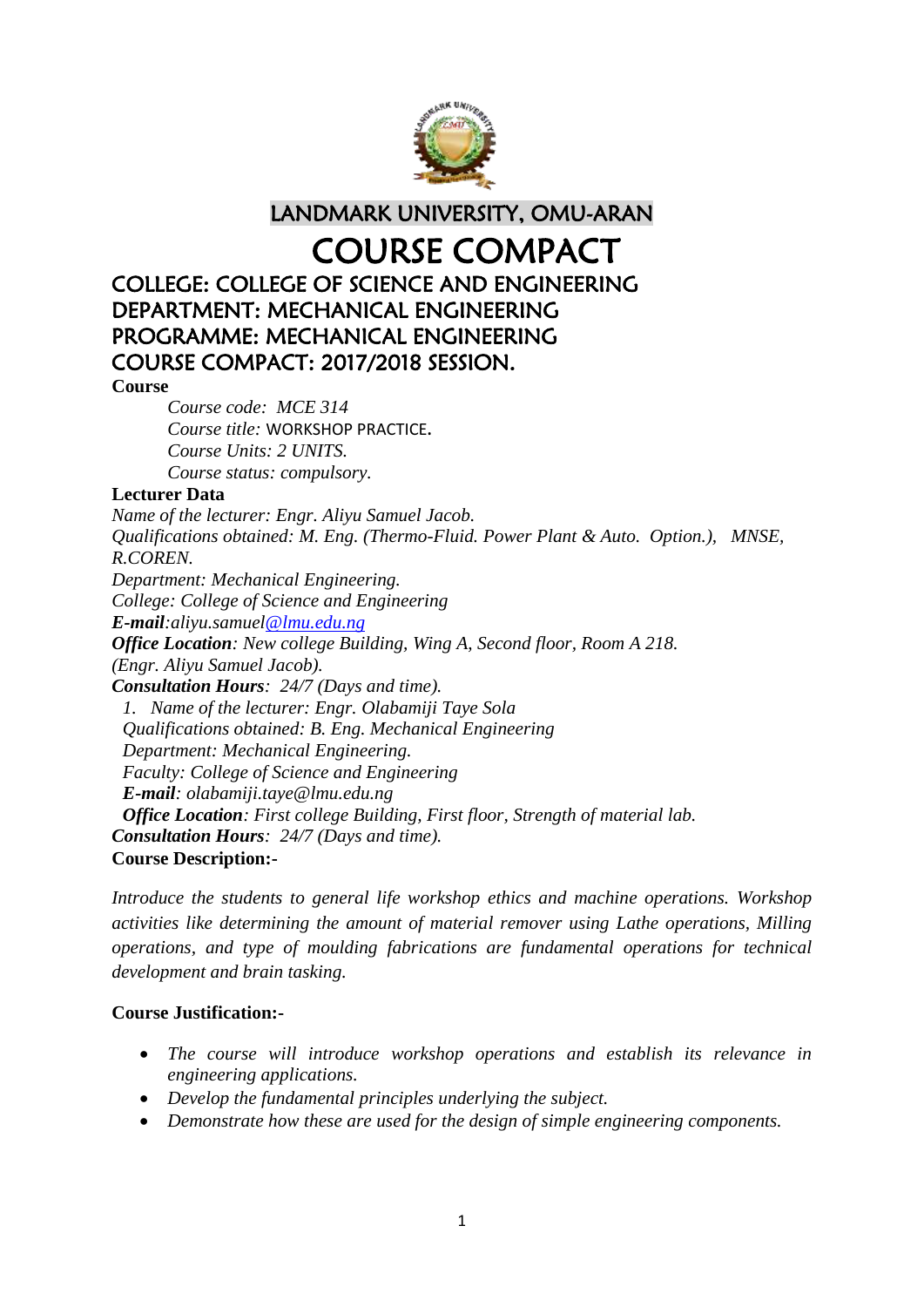*With the wealth of sound, practical and theoretical knowledge, students can fit into organisations handling production engineering projects. In addition, students can be change agents pioneering such projects in their sphere of influence.*

#### **Course objectives**

*At the end of this course, students would be able to:* 

- *To introduced students on the use of some tools and machines.*
- *To enable each of the students operates and use the equipment on their own.*
- *To understand the dangers in workshop.*
- *To safety conscious in every work.*

#### **Course Content :–**

*The topics in this course are: workshop safety; Workshop fitting and measurement; Sheet metal work; lathe work; Milling; Machine Shop and Metal Work Training; Plastic Technology Training; Injection moulding, rotational moulding, compression moulding; CAD and CNC machining; Hands-on-experience of students on all workshop equipment.*

#### **Course Expectation**

*To gain maximally from this course, students should be familiar with the various uses of the workshop tools, designs and machine operations; students are also expected to be sound in simple calculations by synthesizing knowledge from various courses they have been exposed to during the cause of study.* 

| S/N | Grading                       | Score $(\%)$ |
|-----|-------------------------------|--------------|
|     | <b>Continuous Assessments</b> |              |
|     | $C.A-I$                       | 7%           |
|     | $C.A-II$                      | 15%          |
|     | $C.A-III$                     | 8%           |
|     |                               |              |
| 2.  | Assignment                    | 10%          |
| 3.  | Practical (work)              |              |
| 4.  | <b>Final Examination</b>      | 60%          |
|     | <b>Total</b>                  | 100          |

#### **Method of Grading- An example below**

#### **Course Delivery Strategies**

- *1. Interactive class discussions complimented by lecture notes. Students are also given take-home assignments which further buttresses the course objectives.*
- *2. The use of the public address system for audibility during lecture delivery.*
- *3. The use of the electronic surface writing medium and the use of a projector and accessories.*
- *4. Teaching aids with practical illustrations.*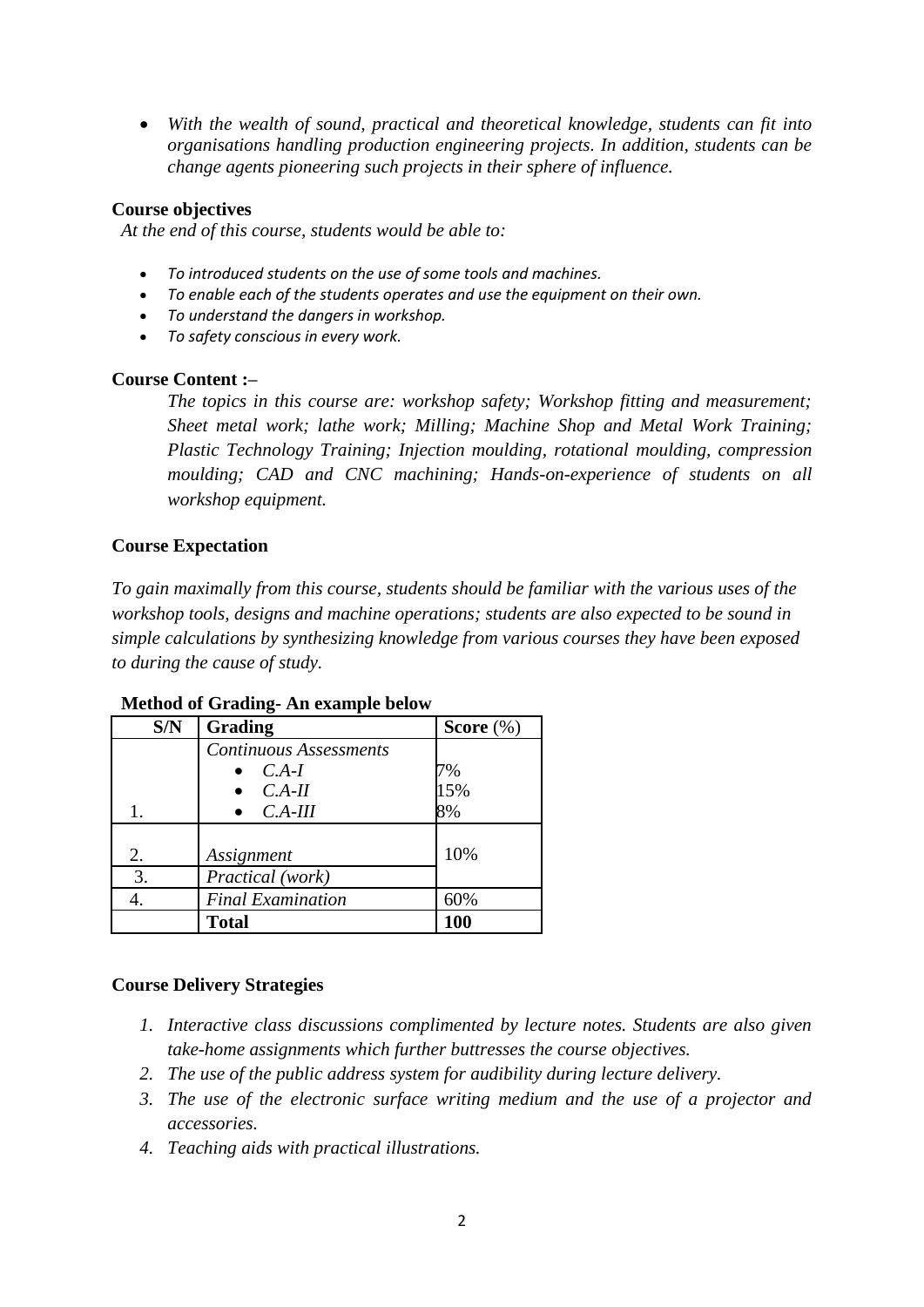# **LECTURE CONTENT**

#### **Week 1: Topic for the week**

*Workshop safety*

#### **Objectives (list the objectives)**

- o *At the end of the lecture for this week:*
- *Students should by the way of introduction know what workshop safety rule and regulations are.*
- *Students should know the type of working tools which are required for a particular operation.*
- *Students should understand the indebt theoretical (technical) knowledge of the subject matter before embarking on the practical operation.*

#### **Description**

- First hour: *Definition of workshop tool and equipment safety and workshop cleanliness.* Workshop practicals will be vigorously utilised during the course delivery.
- Second hour: *Introduction of to general workshop health and safety rules, fire prevention, general personal safety and hazardous materials.*

#### **Study Question: This section entails study question for the week lecture.**

- *1. Outline the effect of refrigerant from an air conditioning system which contact your skin or eyes.*
- *2. Mention five reasons why oily materials are separated from air.*

#### **Reading List - Books and materials students can read. Illustration below:**

- *Alex Weiss, 1999, Workshop Materials, Nexus Special Interests Ltd. ISBN 1 85486 192 1.*
- *Les Oldridge, 1988, Basic Bench-work, Argus books Ltd. ISBN 0 85242 920 7.*

Week 2:Topic for the week

*Workshop measurement: linear measurement and error.*

#### **Objectives (list the objectives)**

*The students at the end of the lectures for the week should be able to:-*

- *1. Know type of metric systems used in workshop operations*
- *2. Know the type of measuring tools and type of operations they can be use.*
- 3. *Determine what precision measuring tools can be use.*

#### **Description**

- First hour: *Introducing the students to measurement operation.*
- Second hour: *Knowing type of measuring tools.*
- **Study Question: This section entails study question for the week lecture.**
	- *1. What is the most versatile precision measuring instrument an engineering can own?*
	- *2. When reading a small-hole gauge, how is the micrometer reading taken in relation to the split in the ball, on the split or 90<sup>0</sup> to the split?*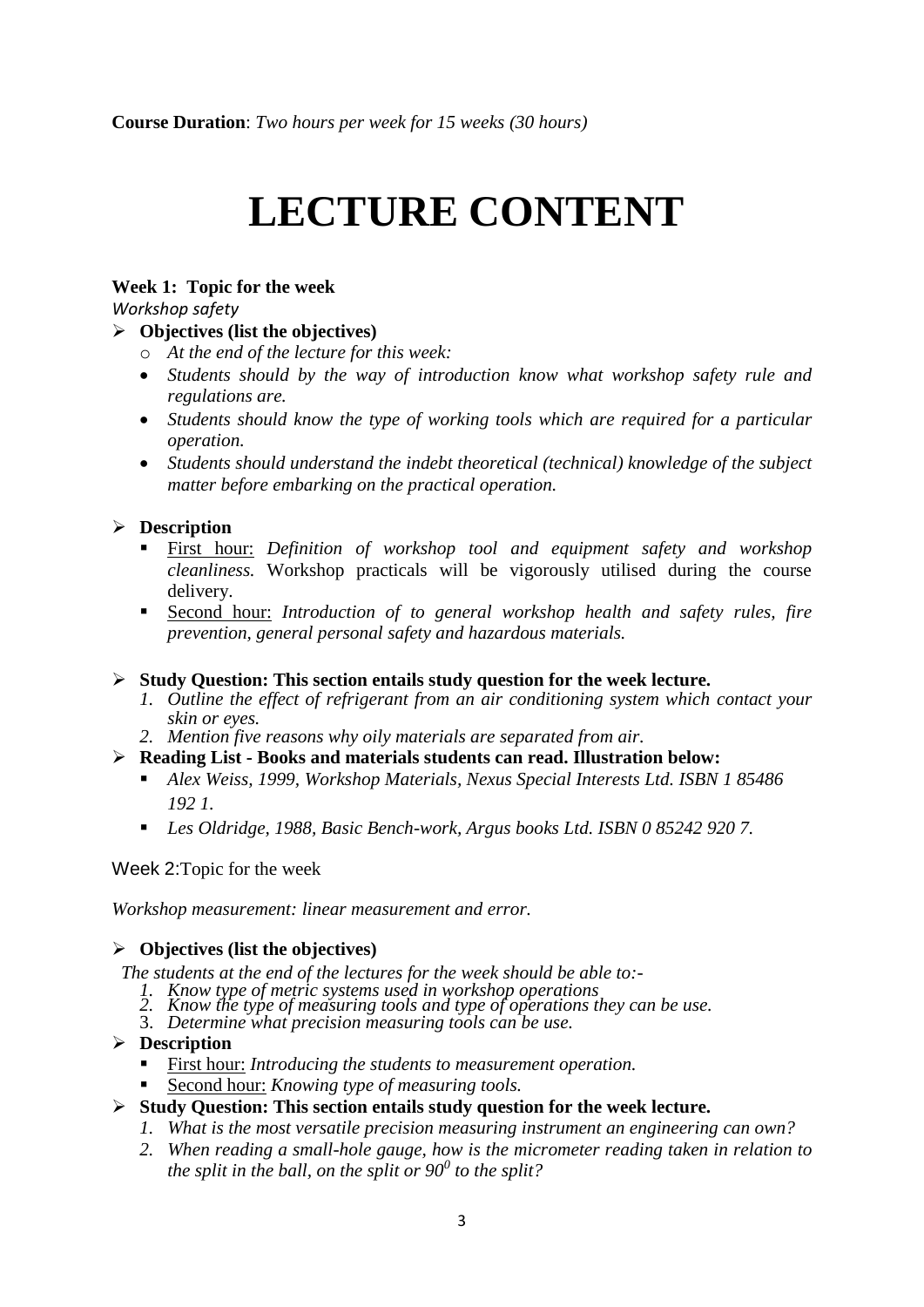*3. Mention an instrument that would be used to measure end play of a shaft.*

#### **Reading List -**

- *Harold Hall, 2007, Model Engineer's Workshop Projects Special Interest Model Books Ltd. ISBN 978 185486 248 8.*
- *Alex Weiss, 1999, Workshop Materials, Nexus Special Interests Ltd. ISBN 1 85486 192 1.*
- *Les Oldridge, 1988, Basic Bench-work, Argus books Ltd. ISBN 0 85242 920 7.*

#### **Week 3**: Topic for the week

#### *Bench fitting and tools.*

#### **Objectives (list the objectives)**

- *The students at the end of the lectures for the week should be able to:-*
- *1. Knowing how bench tools are handled and used for an operation.*
- *2. Know how to read engineering drawings.*
- *3. Knowing how to select working tools and materials.*

#### **Description**

- First hour: *Introducing the measurement marking out process.*
- Second hour: *Introduction to taps and dies; Files and filing etc.* Workshop practice.

#### **Study Question: This section entails study question for the week lecture.**

- *1. Mention three operations to be carried out before mounting a job on a vice.*
- *2. Mention three type of vices which can be use for bench operations.*

#### **Reading List - Books and materials students can read.**

- *Harold Hall, 2007, Model Engineer's Workshop Projects Special Interest Model Books Ltd. ISBN 978 185486 248 8.*
- *Alex Weiss, 1999, Workshop Materials, Nexus Special Interests Ltd. ISBN 1 85486 192 1.*
- *Les Oldridge, 1988, Basic Bench-work, Argus books Ltd. ISBN 0 85242 920 7.*

#### **Week 4**: Topic for the week

*Carpentry workshop tools and machines.*

#### **Objectives (list the objectives)**

*The students at the end of the lectures for the week should be able to:-*

- *1. Work with moulds.*
- *2. Know how moulds can be constructed for casting of components.*
- *3. Know the wood treatment processes i.e from harvesting stage to the required moisture content percentage requirement suitable for use.*
- *4. Know the wood conditions under certain weather conditions.*
- *5. Know type of working machineries and workshop tools.*

#### **Description**

- First hour: *Introducing the students to general woodwork operations.*
- Second hour: *Wood treatment and weather working conditions.* Carpentary workshop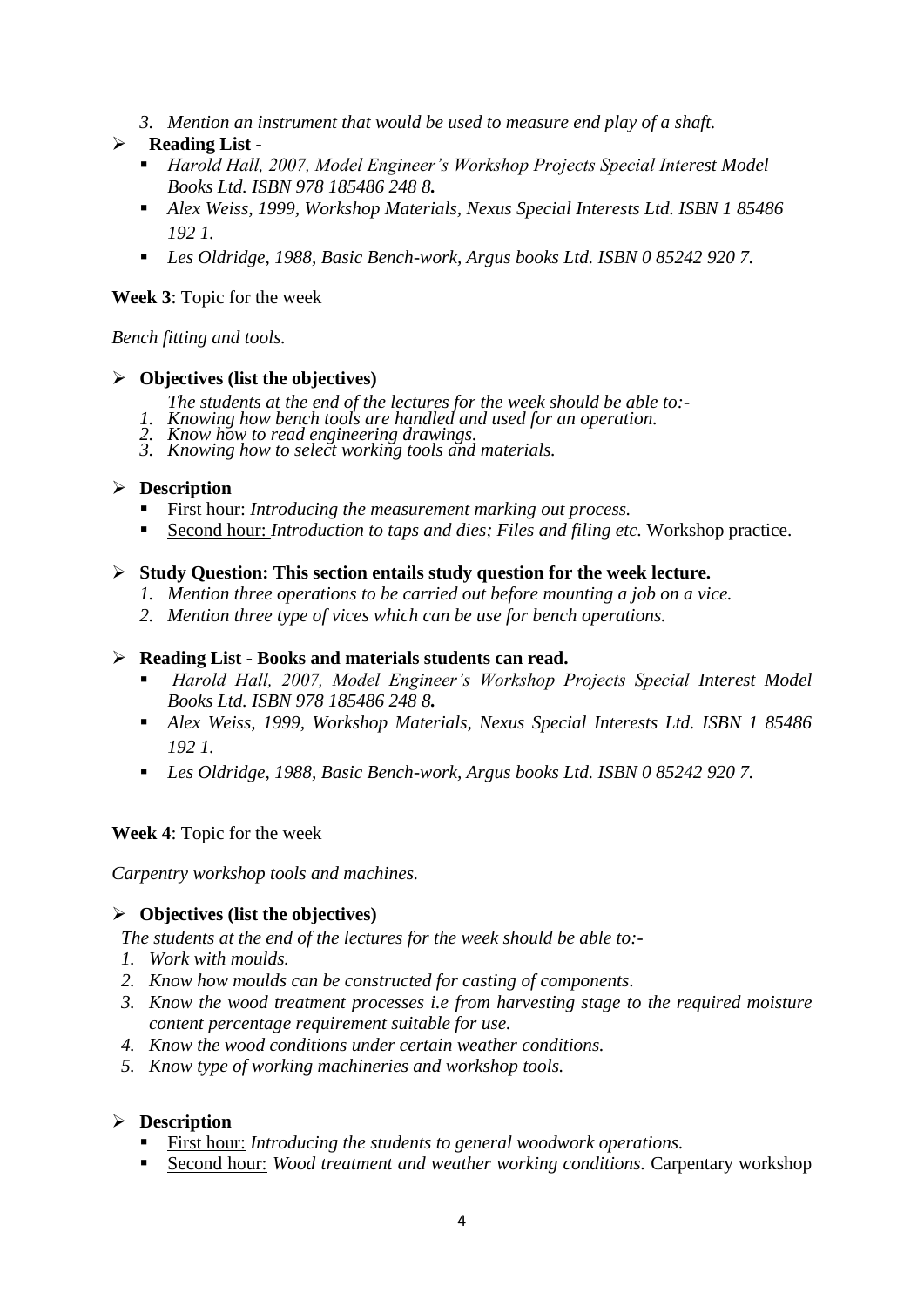will be use for the practical.

- **Study Question: This section entails study question for the week lecture.**
	- *1. Outline ten woodwork workshop operations*
	- *2. What are the processes of wood log production before usage?*
- **Reading List - Books and materials students can read. Illustration below:**
	- *Valter Francescato et…al, 2008, Wood Fuels Handbook.*
	- *Harold Hall, 2007, Model Engineer's Workshop Projects Special Interest Model Books Ltd. ISBN 978 185486 248 8.*
	- *Alex Weiss, 1999, Workshop Materials, Nexus Special Interests Ltd. ISBN 1 85486 192 1.*
	- *Les Oldridge, 1988, Basic Bench-work, Argus books Ltd. ISBN 0 85242 920 7.*

**Week 5**: Topic for the week

Sheet metal work

#### **Objectives (list the objectives)**

*The students at the end of the lectures for the week should be able to:-*

- *1. Know fabrication of components from sheet metals.*
- *2. Know type of sheet materials and gages.*
- *3. Know the operations in sheet metal shops and sheet metal joints.*
- *4. Know the importance of time estimation, blanks lay-outs, capacity for power presses, etc.*

#### **Description**

- *First hour: Introducing the sheet metal shop and types of operations carried out.*
- *Second hour: Sheet metal workshop treatment processes before use.* Fabrication workshop will be use for the practical.
- **Study Question: This section entails study question for the week lecture.**
	- *1. What is 'Blanks layout' in sheet metal shop?*
	- *2. Explain the procedures you will follow for laying out a rectangular box open at the top as shown below.*
	- *3. Explain the following terms: Breaking out, Bending, Turning up, Hollowing, Raising, Single and Double seam joints and Rivetted joints.*
- **Reading List - Books and materials students can read.** 
	- *T. R. Banga and S. c. Sharma, 2004, Mechanical Estimating and costing, ISBN.81- 7409-100-9*

**Week 6**: Topic for the week

Lathe work

#### **Objectives (list the objectives)**

*The students at the end of the lectures for the week should be able to:-*

- *1. Know the types of Lathe operations.*
- *2. Know type of tools required and understanding the measurement processes.*
- *3. Know the danger of inaccuracy in component production.*

#### **Description**

First hour: *Introduction of major and minor type of lathe operation.*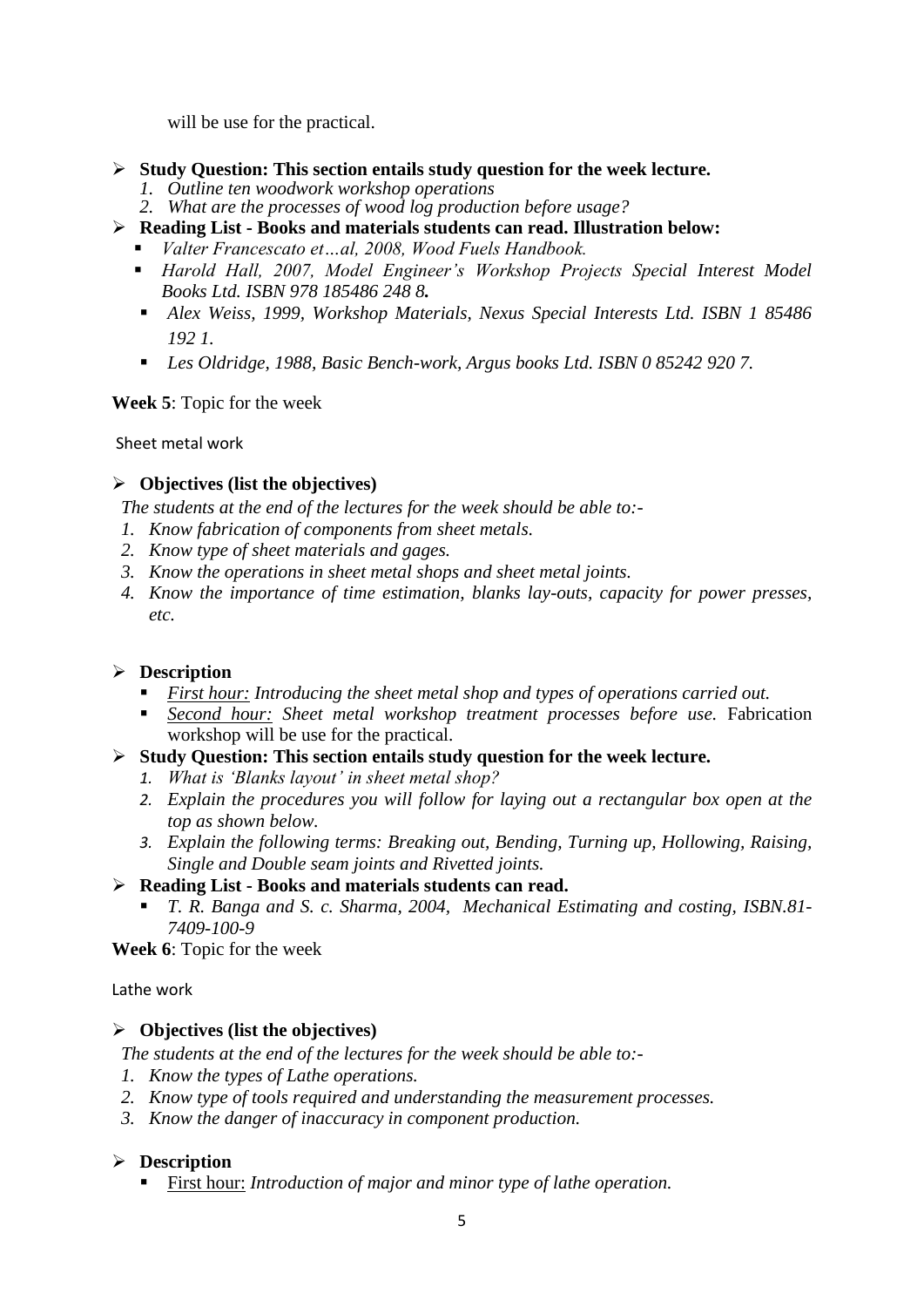- Second hour: *Type of lathes and clamps.*
- **Study Question: This section entails study question for the week lecture.**
	- *1. Draw and label a lathe machine.*
	- *2. Mention three factors on which cutting speed depends and state the meaning of 'Feed and depth of cut'*
	- *3. Mention seven types of lathe operations and explain what is meant by labour cost and machining cost.*
- **Reading List - Books and materials students can read.** 
	- *T. R. Banga and S. c. Sharma, 2004, Mechanical Estimating and costing, ISBN.81- 7409-100-9*
	- *Harold Hall, 2007, Model Engineer's Workshop Projects Special Interest Model Books Ltd. ISBN 978 185486 248 8.*
	- *Alex Weiss, 1999, Workshop Materials, Nexus Special Interests Ltd. ISBN 1 85486 192 1.*
	- *Les Oldridge, 1988, Basic Bench-work, Argus books Ltd. ISBN 0 85242 920 7.*

#### **Week 7**: Topic for the week

#### Milling.

#### **Objectives (list the objectives)**

- *The students at the end of the lectures for the week should be able to:-*
- *1. Know types of milling cutters attachments.*
- *2. Know what is Tooth geometry, speeds and feeds etc.*
- *3. Know milling procedures and care for cutters.*

#### **Description**

- First hour: *Introducing the basic milling working holds.*
- Second hour: *Characteristics of combined operations and complex milling.*
- **Study Question: This section entails study question for the week lecture.**
	- *1. Give a brief outline of milling operation.*
	- *2. Mention five types of milling operations.*
	- *3. Why must cutter tools be handled with optimum care?*
- **Reading List - Books and materials students can read. Illustration below:**

1.

- Tubal Cain, 1984, Milling Operations in the Lathe, Angus Books Ltd., ISBN 0- 85242-840-5.
- *T. R. Banga and S. c. Sharma, 2004, Mechanical Estimating and costing, ISBN.81- 7409-100-9*

**Week 8**: Topic for the week.

Machine Shop and Metal Work Training.

#### **Objectives (list the objectives)**

*The students at the end of the lectures for the week should be able to:-*

- *1. Introducing the student to machine shop and metal work traing.*
- *2. Know causes of shop accidents and how to keep safe..*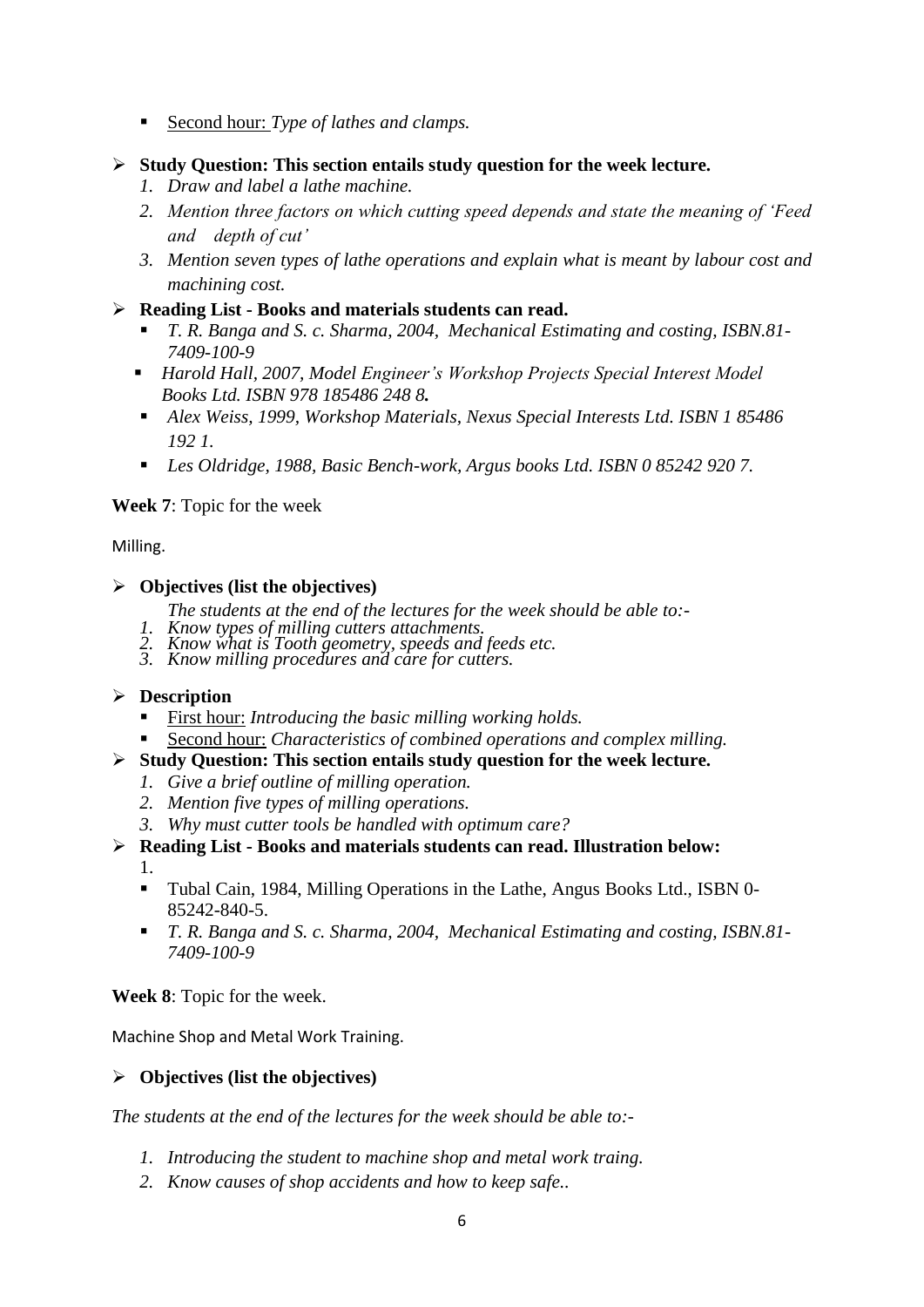- *3. Know the basic metal working procedures and machining operation for a particular job.*
- *4. Establish the connectivity linkages between machine shop activities and metal work training.*

# **Description**

- First hour: *Introduction and definitions of machine shop activities.*
- Second hour: *Type of metal forming activities and their machineries.*
- **Study Question: This section entails study question for the week lecture.**
	- *1. Explain two type activities carried out in grinding operations.*
	- *2. What types of activities are carried out in shaping planning operations?*
	- *3. What is metal remover rate?; and explain tool life.*

#### **Reading List - Books and materials students can read.**

- Tubal Cain, 1984, Milling Operations in the Lathe, Angus Books Ltd., ISBN 0- 85242-840-5.
- *T. R. Banga and S. c. Sharma, 2004, Mechanical Estimating and costing, ISBN.81- 7409-100-9*

**Week 9:** Topic for the week. Plastic Technology Training.

#### **Objectives:**

*At the end of the lecture for this week:*

- *1 Introducing the Students to the world of plastic technology.*
- *2 Students should understand the characteristics of plastic technology.*
- *3 Students should understand the usage and importance of plastic technology in engineering.*

# **Description:**

- First Hour: *Definition of plastic technology and its usage.*
- Second Hour: What is meant by Thermoplastics and thermosetting plastics.

#### **Study Questions:**

- *1. What are plastic compounds?*
- *2. Mention other elements that constituted plastic compounds.*
- *3. Write a short note on Polytetrafluoroethylene.*

#### **Reading List**

- *Harold Hall, 2007, Model Engineer's Workshop Projects Special Interest Model Books Ltd. ISBN 978 185486 248 8.*
- *Alex Weiss, 1999, Workshop Materials, Nexus Special Interests Ltd. ISBN 1 85486 192 1.*
- *Les Oldridge, 1988, Basic Bench-work, Argus books Ltd. ISBN 0 85242 920 7. .*

#### **Week 10:** Topic for the week.

Moulding – Injection, rotational and compression moulding.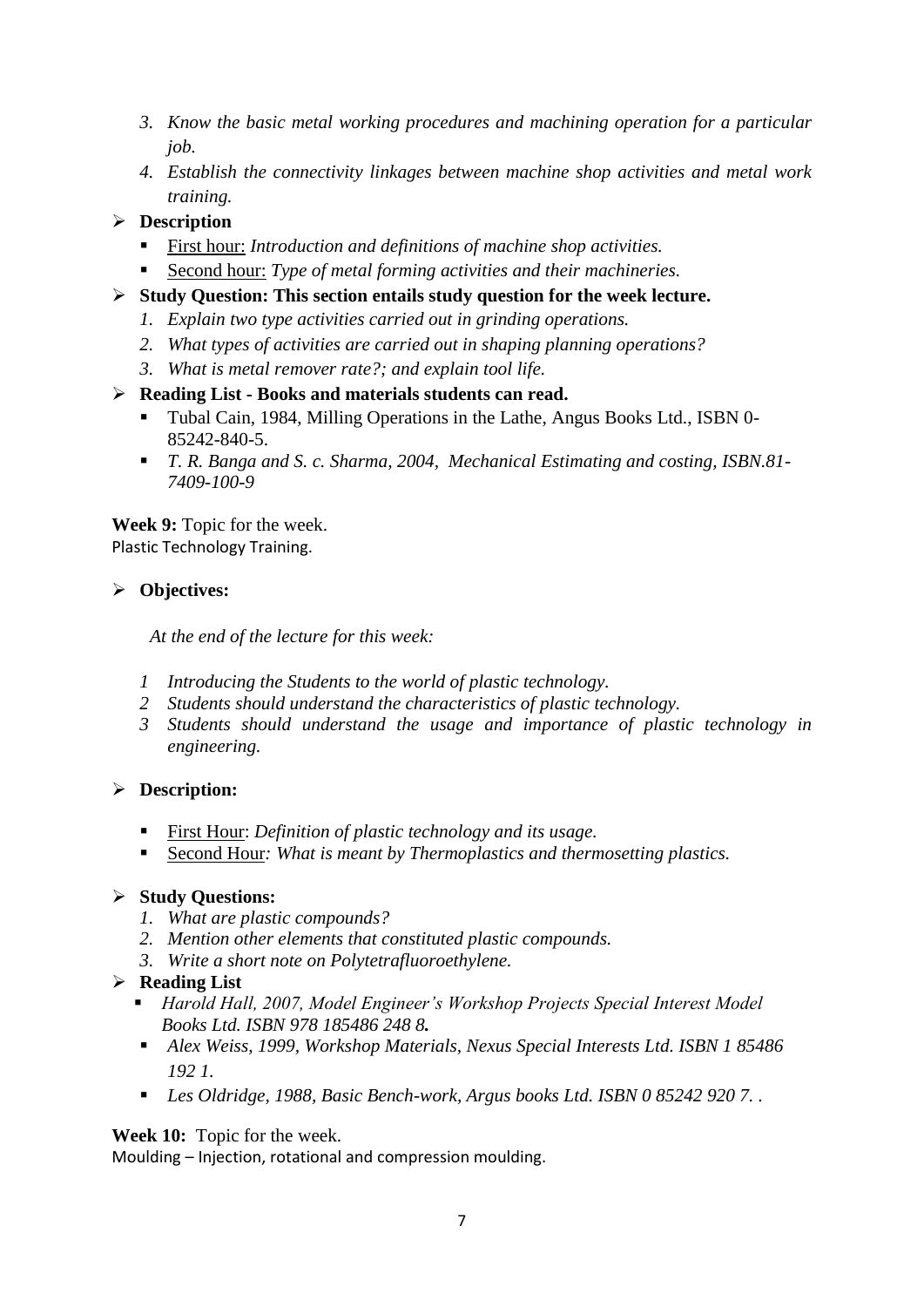# **Objectives:**

*At the end of the lecture for this week:*

- *i. Students should know the components and arrangements of moulds.*
- *ii. Students should know the casting principles.*
- *iii. Students should know the classification of moulds.*
- *iv. Students should understand the design, construction and working operations of moulds.*

#### **Description:**

- First Hour: *Introducing the students to Components and arrangements of a mould.*
- *Second Hour: Classification of the design, construction and working principle of a mould.*

#### **Study Questions:**

- 1. *Explain the principles of injection in mould operation.*
- 2. *Why are certain equipments or components casted?*
- 3. *Which types of moulds are suitable for engine parts production?*

#### **Reading List**

- *Harold Hall, 2007, Model Engineer's Workshop Projects Special Interest Model Books Ltd. ISBN 978 185486 248 8.*
- *Alex Weiss, 1999, Workshop Materials, Nexus Special Interests Ltd. ISBN 1 85486 192 1.*
- *Les Oldridge, 1988, Basic Bench-work, Argus books Ltd. ISBN 0 85242 920 7.*

#### **Week 11:**

Metal cutting.

#### **Objectives:**

*At the end of the lecture for this week:*

- *i. Students should know the activities surrounding the metal cutting procedure.*
- *ii. Students should understand the use of metal design and operation before cutting.*
- *iii. Students should understand the uniqueness of the end product.*

#### **Description:**

- First Hour: *Bringing components to shape by the removal of metal at the bench using hand tools, machine tools.*
- Second Hour*: Distinguishing machine producing components on a machine tool and producing components on the bench.*

#### **Study Questions:**

- *1. Why is it important to keep hack saw as closely as possible to a scribed line?*
- *2. Make neat sketches showing the cross-section of three different files.*
- *3. Why is it desirable to use a cutting medium when tapping holes?*
- *4. Why is it difficult to produce a flat surface when using a file?*

#### **Reading List**

- *R. T. Pritchard, 1976, Workshop Processes, Vol.1, ISBN 0 340 04938 3.*
- *Harold Hall, 2007, Model Engineer's Workshop Projects Special Interest Model*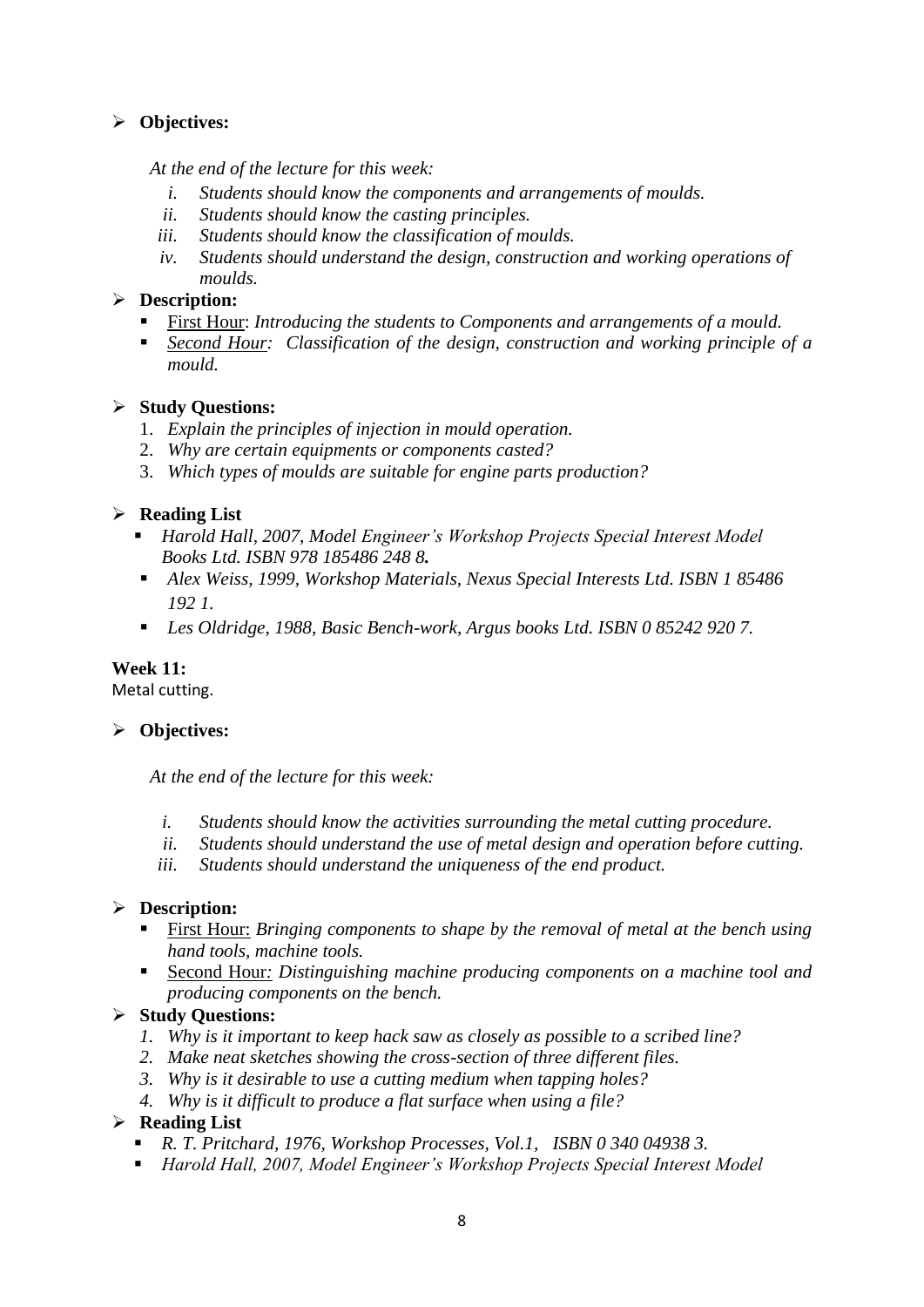*Books Ltd. ISBN 978 185486 248 8.*

- *Alex Weiss, 1999, Workshop Materials, Nexus Special Interests Ltd. ISBN 1 85486 192 1.*
- *Les Oldridge, 1988, Basic Bench-work, Argus books Ltd. ISBN 0 85242 920 7.*

#### **Week 12:** Topic for the week.

Computer Aided Design (CAD) and Computer Aided Manufacturing (CAM)

#### **Objectives:**

*At the end of the lecture for this week:*

- *i. Students should know what CAD and CAM programs are used for.*
- *ii. Students should know the use of these programs in complicated machines.*
- *iii. Students should understand the common methods on how these programs can help a programmer and facilitate production.*

#### **Description:**

- First Hour: *Introducing the CAD and CAM program.*
- Second Hour: *How the package is used in conjunction with production machineries.*

#### **Study Questions:**

- **1.** *Write a short note CAD and CAM programs*
- **2.** *Mention two ways in which these programs can ease production process.*

#### **Reading List**

 *Miltiadis A. Boboulos, 2010, CAD-CAM & Rapid Prototyping Application Evaluation, ISBN 978-87-7681-676-6.*

#### **Week 13:** Topic for the week. CNC machining.

# **Objectives:**

*At the end of the lecture for this week:*

- *i. Students should know types of CNC machines, models, their advantages and disadvantages.*
- *ii. Students should know the types of similitude and similarity between the NC and CNC.*
- **iii.** *Students should understand the applications and accuracy of these models.*

# **Description:**

- First Hour: *CNC Machine Overview and Computer Numerical Control History.*
- Second Hour: *Types of Machines, Programming and Operation, Advantages and Disadvantages.*

# **Study Questions:**

- *1. What are the advantages and disadvantages of a CNC machine?*
- *2. State three types of motion used in CNC machine operations and explain.*
- *3. What is meant by programmable functions in CNC machine? Explain three.*

#### **Reading List**

- *R. T. Pritchard, 1976, Workshop Processes, Vol.1, ISBN 0 340 04938 3.*
- *Harold Hall, 2007, Model Engineer's Workshop Projects Special Interest Model Books Ltd. ISBN 978 185486 248 8.*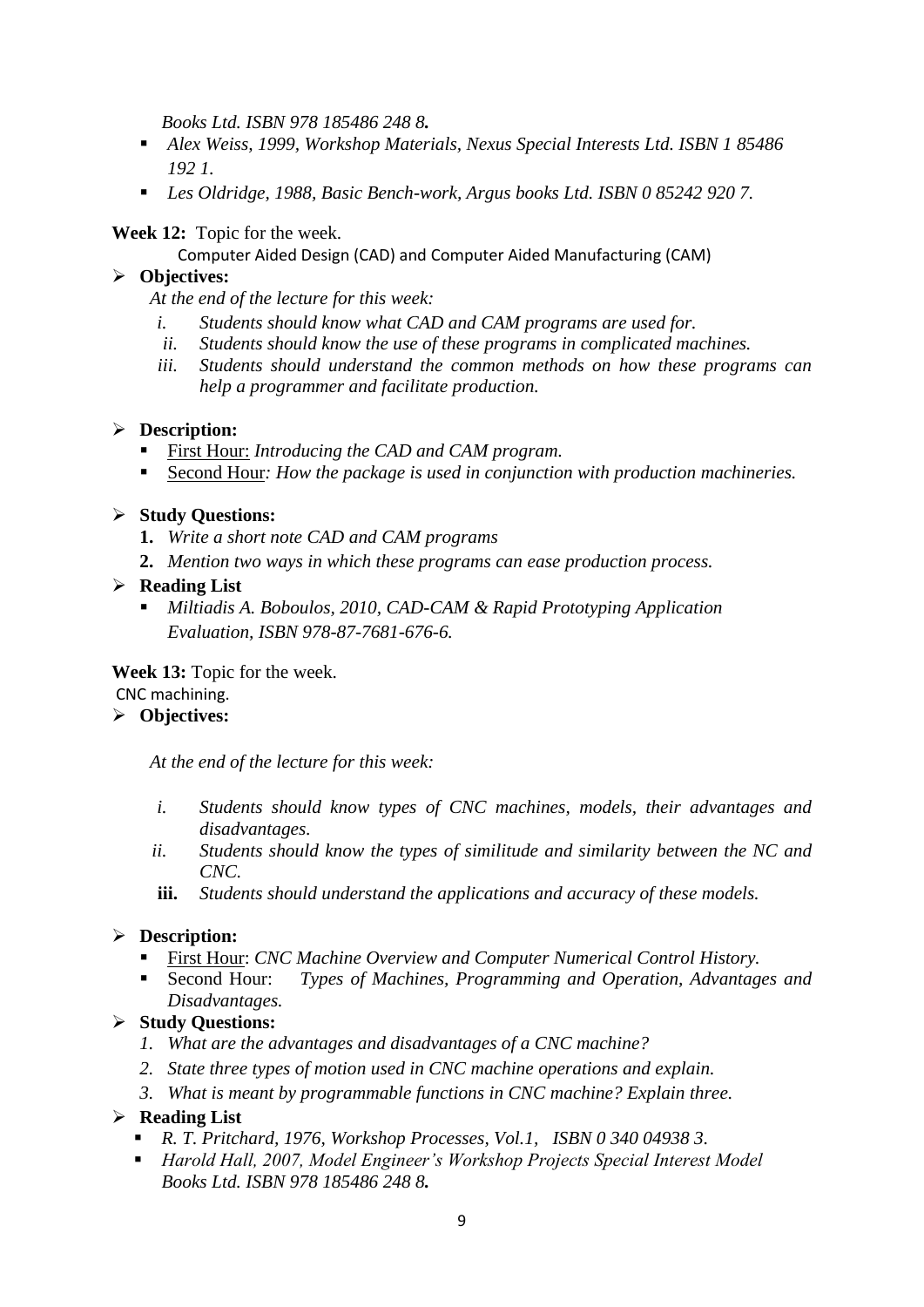- *Alex Weiss, 1999, Workshop Materials, Nexus Special Interests Ltd. ISBN 1 85486 192 1.*
- *Les Oldridge, 1988, Basic Bench-work, Argus books Ltd. ISBN 0 85242 920 7.*
- *Miltiadis A. Boboulos, 2010, CAD-CAM & Rapid Prototyping Application Evaluation, ISBN 978-87-7681-676-6.*

#### **Week 14:** Topic for the week.

*Hands-on-experience of students on all workshop equipment*.

Revision

#### **Objective:**

*i. To revise all the topics taught*

# **Description:**

- First Hour: *Revise topics taught in classroom in this course.*
- Second Hour: *Workshop hands-on experience*.

# **Study Questions:**

- *1. Give three advantages obtained when producing a surface on a machine tool as against producing a similar surface at the bench.*
- *2. Make a neat sketch showing the method of guiding the saddle along the bed of a centre lathe.*
- *3. By means of a simple sketch illustrate how motion may be transmitted at 90<sup>o</sup>*
- *4. What is the purpose of rack and pinion? Sketch a simple engineering application.*

# **Reading List**

- *R. T. Pritchard, 1976, Workshop Processes, Vol.1, ISBN 0 340 04938 3.*
- *Harold Hall, 2007, Model Engineer's Workshop Projects Special Interest Model Books Ltd. ISBN 978 185486 248 8.*
- *Alex Weiss, 1999, Workshop Materials, Nexus Special Interests Ltd. ISBN 1 85486 192 1.*
- *Les Oldridge, 1988, Basic Bench-work, Argus books Ltd. ISBN 0 85242 920 7.*
- *Miltiadis A. Boboulos, 2010, CAD-CAM & Rapid Prototyping Application Evaluation, ISBN 978-87-7681-676-6.*

**Week 15:** Topic for the week. *Revision & Examination*

# **Objective:**

*i. To examine the students on all that has been taught during the semester.*

# **Description:**

C*lassroom-based examination*